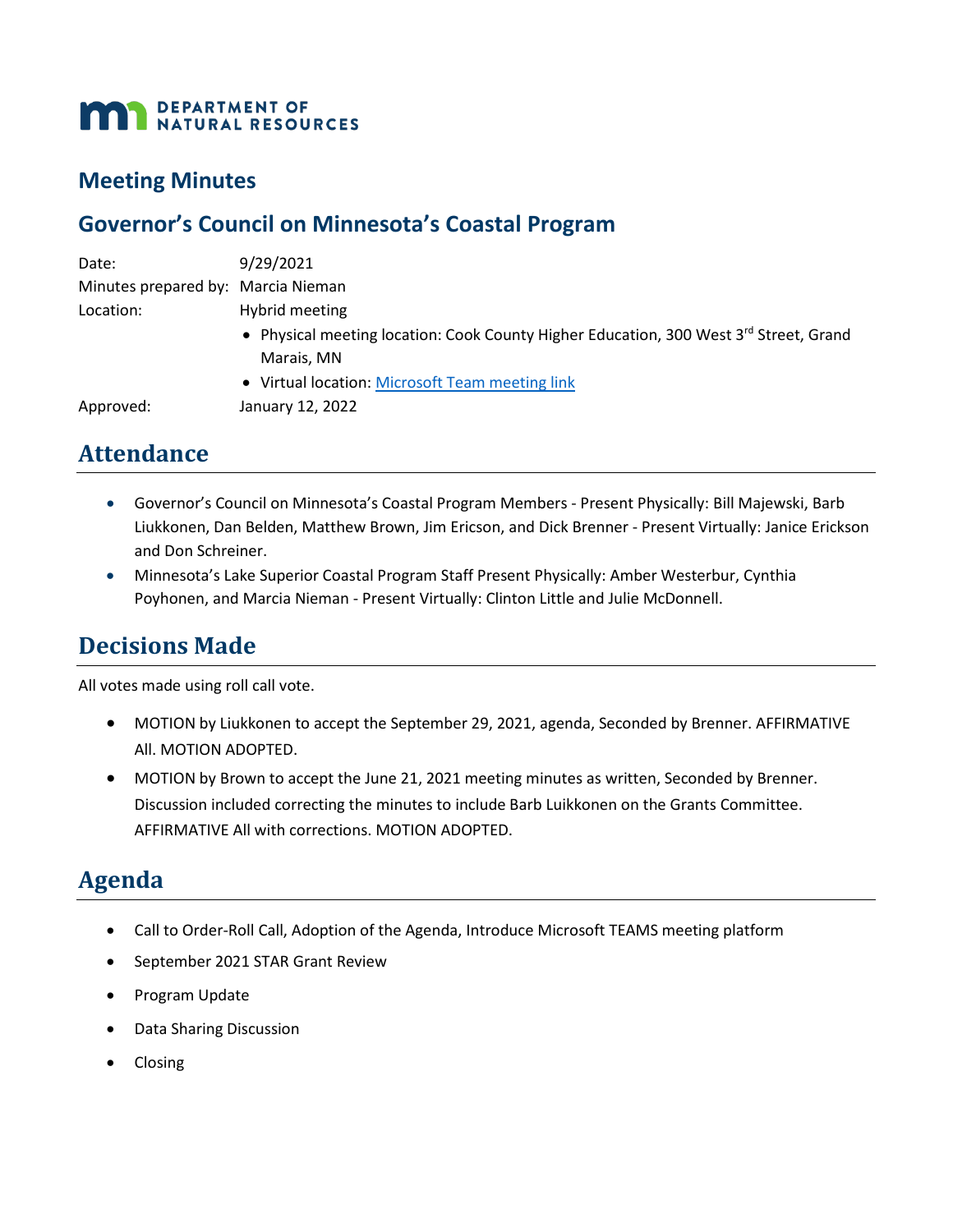# **Meeting Notes**

## **Call to Order**

Ms. Erickson called the meeting to order at 1:05 pm. Following in-person and virtual meeting tips and reminders, members and staff checked in to the meeting. Members approved the June 21, 2021 meeting minutes and September 29, 2021 agenda (roll call).

### **September 2021 STAR Grant Review**

Ms. Poyhonen went over the process for the review. She noted that if there is a conflict of interest by anyone the Council will decide the possible course of action: 1) the member can fully participate in discussion and scoring; 2) member can only answer pointed questions asked by others; and 3) member cannot discuss or score that application.

Ms. Erickson facilitated the discussion of the grant applications. Following the discussion of each application, inperson members submitted their scoring forms.

01 – Natural Areas Association, PO Box 17646, Pittsburgh, PA 15235, \$10,000. Conflict of interest: Westerbur. Westerbur is not available for comment (staff do not score). Application discussion.

02 – South St. Louis Soil and Water Conservation District, 215 North 1st Ave. E., Room 301, Duluth, MN 55802, \$10,000. No conflicts of interest. Application discussion.

03 – St. Louis River Alliance, 394 Lake Ave. S., Suite 208, Duluth, MN 55802, \$9,988. No conflicts of interest. Application discussion.

04 – Sugarloaf: The North Shore Stewardship Association, 6008 London Rd., Duluth, MN 55804, \$10,000. No conflicts of interest. Application discussion.

| <b>Application Applicant</b> |                                                      | Weighted<br>total | Grant<br><b>Requested</b> | Rank |
|------------------------------|------------------------------------------------------|-------------------|---------------------------|------|
| $\mathbf{1}$                 | <b>Natural Areas Association</b>                     | 72.00             | \$10,000                  |      |
|                              | South St. Louis Soil and Water Conservation District | 74.82             | \$10,000                  |      |
| 3                            | St. Louis River Alliance                             | 80.64             | \$9,988                   |      |
| 4                            | Sugarloaf: The North Shore Stewardship Association   | 63.27             | \$10,000                  |      |

## **Program Update**

Ms. Westerbur explained the importance of staff and each staff member shared updates on a portion of their work.

- Ms. Poyhonen gave a handout summarizing grant projects selected between July 1, 2020 and June 30, 2021. All told, the program supported six Annual grants and ten STAR grants during the period.
- Mr. Little elaborated on some of the Program's coastal erosion work and related coastal hazard initiatives. He also highlighted th[e "Common Strategy for Smart Great Lakes",](https://glos.org/wp-content/uploads/2021/10/SGLi-Common-Strategy-for-Smart-Great-Lakes.pdf) which sets goals for technology collaboration. [\(https://glos.org/priorities/smart-great-lakes/\)](https://glos.org/priorities/smart-great-lakes/)
- Ms. McDonnell talked about emerging HAB (Harmful Algal Blooms) in Lake Superior. [\(https://www.greatlakesnow.org/2021/08/lake-superior-summer-algae-bloom/\)](https://www.greatlakesnow.org/2021/08/lake-superior-summer-algae-bloom/)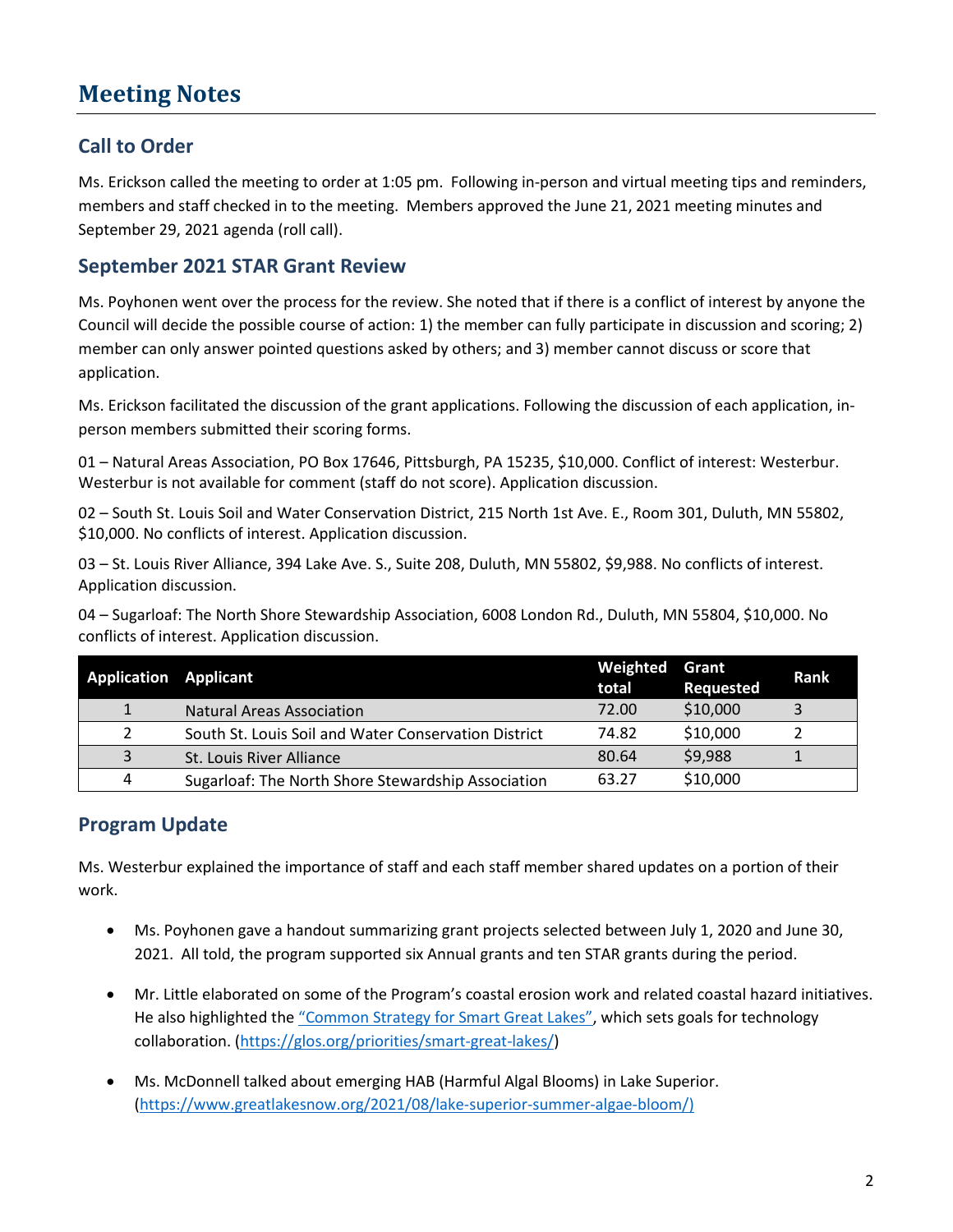• Ms. Westerbur shared a status update on the Program's work (grant-funded and staff-led) to meet performance metrics we agreed to with NOAA. She noted that we are on target to meet or exceed two metrics, and only slightly behind on the third. We have completed seven projects (of 10 by 2023) to reduce damage from or increase public awareness of coastal hazards. The Coastal Program has assisted nine communities (of 15 by 2023) in implementing their sustainable development or polluted runoff plan. We have delivered 41 trainings opportunities (of 45 by 2023) on coastal management issues.

Members shared what is going on in their area:

- Mr. Ericson talked about the new scientific and natural area (SNA) in the Grand Marais area, Icelandite Coastal Fen.
- Mr. Brenner talked about the Nemadji River, and his wish that this would become part of the Coastal Program boundary in the future.
- Mr. Majewski talked about the US Steel Clean-Up, which started last fall. The \$100 million project includes extensive sediment removal and substantial changes to the landscape.
- Ms. Liukkonen talked about the restoration of the *Edna G* and the Two Harbors lighthouse, which is in need of a new bulb. Another concern is land development and the county granting permits for building too close to the water.
- Mr. Brown talked about all of the great things the Cook County Historical Society is doing in and around Artist Point.
- Ms. Erickson feels the Coastal Program is doing great work.

### **Data Sharing Discussion**

Ms. Westerbur explained the amount of public data the council and program are responsible for and the laws we need to comply with to ensure the data remains secure. Members shared their thoughts and perspectives on what is working and what is not in relation to data sharing. They was general agreement that the current process is a little clumsy, but doable; the more you do it the easier it gets. Members asked about alternatives. Staff noted we have some options, such as DNR email, putting documents on a secure FTP site, starting and using a Sharepoint site and using a secure website. All have pros and cons. There was consensus that members like to receive hard copies of all materials.

The council will maintain current processes, and look at supplying a password that will work for multiple rounds.

### **Closing**

Ms. Westerbur acknowledged the meeting accomplishments, reminded in-person council members to complete their reimbursement and evaluation forms, and staff will follow-up with the final grant review results.

Meeting adjourned at 4:11 pm

# **Next Regular Meeting**

Date: November 3, 2021